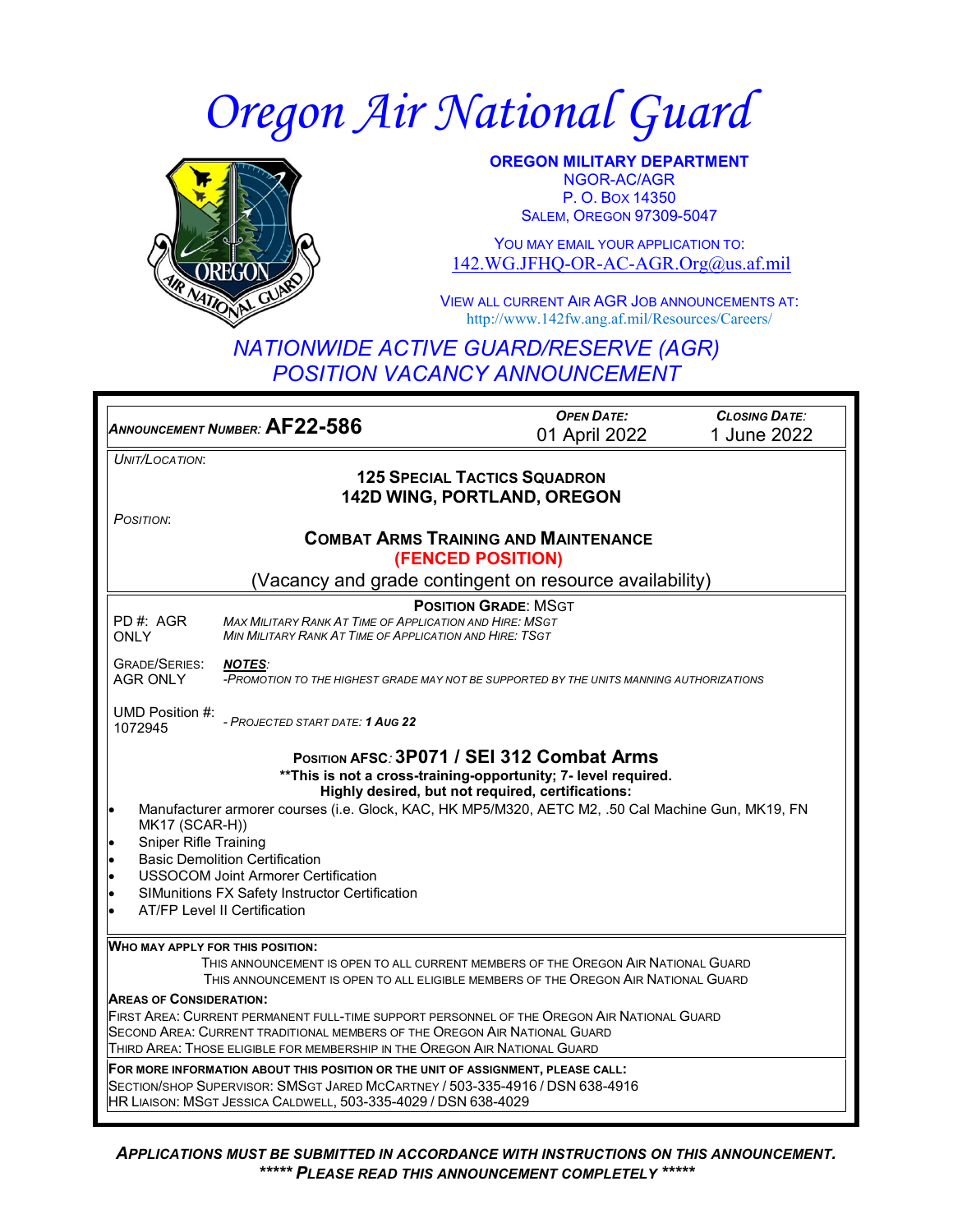## **DESCRIPTION OF DUTIES**

**1.1.** Security Forces Combat Arms (CA) NCOIC, AFSOC Special Tactics: Member will ensure deploying AFSOC/SPECWAR Airmen receive the latest training, tactics, techniques, and procedures on Air Force and SOCOM weapons systems. Controls and safeguards arms, ammunition, and equipment and instructs ground weapons qualification training. Member will develop and maintain lesson plans and be proficient on the following weapons; MK19, M2A1, MK47, MK20, M110A1, MK17, MK13, M320, M240B, M249, M870, M3 Carl Gustaf Recoilless Rifle, M4A1 and MK27 Glock 19. Member must be proficient in all aspects of Combat Arms programs to include ammunition custodian, armory NCOIC/program management, equipment management and CA NCOIC program management MICT checklists.

**1.2.** Maintains operational knowledge and history of use and/or familiarization with SOPMOD (Special Operations Peculiar Modification) accessories past and present to provide training for all squadron members. Provides guidance on weapons placement to ground defense force commanders. Inspects ground weapons and replaces unserviceable parts and analyzes malfunctions by inspection and serviceability testing. Uses precision gauges, testing instruments, and special tools to adjust parts and operating mechanisms. Function-fires weapons for accuracy and serviceability. Controls and operates firing ranges and associated facilities to include supervising construction, rehabilitation and range / facility inspections.

**1.3.** Leads, manages, supervises, and implements ground weapons training programs. Responsible for conducting small arms training and qualification for assigned operators and support personnel annually, bi-annually and quarterly. Member will manage the Armory to include associated munitions and equipment accounts. Member will ensure secure and appropriate handling and transportation of weapons and munitions to various locations IAW AFI's and DoDI's. Member may also team with and be the unit liaison to other operational AFSOC units and civilian contracted personnel. Applicants must have a SEI 312, Combat Arms AFSC Identifier. Highly skilled in Combat Arms management and core associated programs to include, but not limited to: munitions, parts, equipment custodian, HAZMAT, safety, weapons instruction, weapons inspection and maintenance.

**1.4.** Responsible for the supervision, training, administration, and AFSC-specific leadership duties of 1 AGR and 2 DSG's, ensuring personnel maintain all Air Force standards and proficiencies. Supports Flight leadership by enforcing policies, practices and desired direction of Flight Superintendent and OIC orders in line with Squadron Commanders intent.

**1.5.** Other duties as required.

## **ELIGIBILITY REQUIREMENTS FOR ENTRY INTO THE AGR PROGRAM**

- Member must meet all eligibility criteria in ANGI 36-101, The Active Guard/Reserve Program.
- $\triangleright$  Must be a member or eligible to become a member of the Oregon Air National Guard.
- Member will be required to hold a compatible military assignment in the unit they are hired to support.<br>Member's military grade will not exceed the maximum military duty grade authorized on the Unit Mann
- Member's military grade will not exceed the maximum military duty grade authorized on the Unit Manning Document (UMD) for the position.
- $\triangleright$  Member must meet the physical qualifications outlined in AFI 48-123, Medical Examination and Standards, Attachment 2 before being placed on an AGR tour.
- $\triangleright$  Member must have retainability to complete the tour of military duty.
- Member must not be eligible for, or receiving a federal retirement annuity.
- Member must comply with standards outlined in AFI 36-2905, Fitness Program to be eligible for entry into the AGR program.
- Member must hold required AFSC and meet all eligibility criteria in AFECD/AFOCD

#### **ADDITIONAL INFORMATION**

- ▶ AGR members will participate with their unit of assignment during Regular Scheduled Drill (RSD).
- $\triangleright$  AGR tour lengths in the State of Oregon are governed by Director of Staff Air
- ▶ Initial AGR tours in Oregon will not exceed 3 years; follow-on tours will be from 1 to 6 years, per ANGI 36-101 and ORANG force management policy
- Selectee will be required to participate in the Direct Deposit Electronics Funds Transfer program.
- A law enforcement background check may be required prior to appointment to this position; by submitting a resume or application for this position, you authorize this agency to accomplish this background check.

#### **APPLICATION INSTRUCTIONS**

*APPLICATIONS MUST BE SUBMITTED FOLLOWING THE INSTRUCTIONS ON THIS ANNOUNCEMENT. \* \* \* \* \* \* \* \* \* \* \* \* \* INCOMPLETE APPLICATIONS WILL NOT BE PROCESSED \* \* \* \* \* \* \* \* \* \* \* \* \**

**WRITTEN EXPLANATION IS REQUIRED FOR ANY MISSING DOCUMENTS**

*APPLICATIONS MUST BE SUBMITTED IN ACCORDANCE WITH INSTRUCTIONS ON THIS ANNOUNCEMENT. \*\*\*\*\* PLEASE READ THIS ANNOUNCEMENT COMPLETELY \*\*\*\*\**